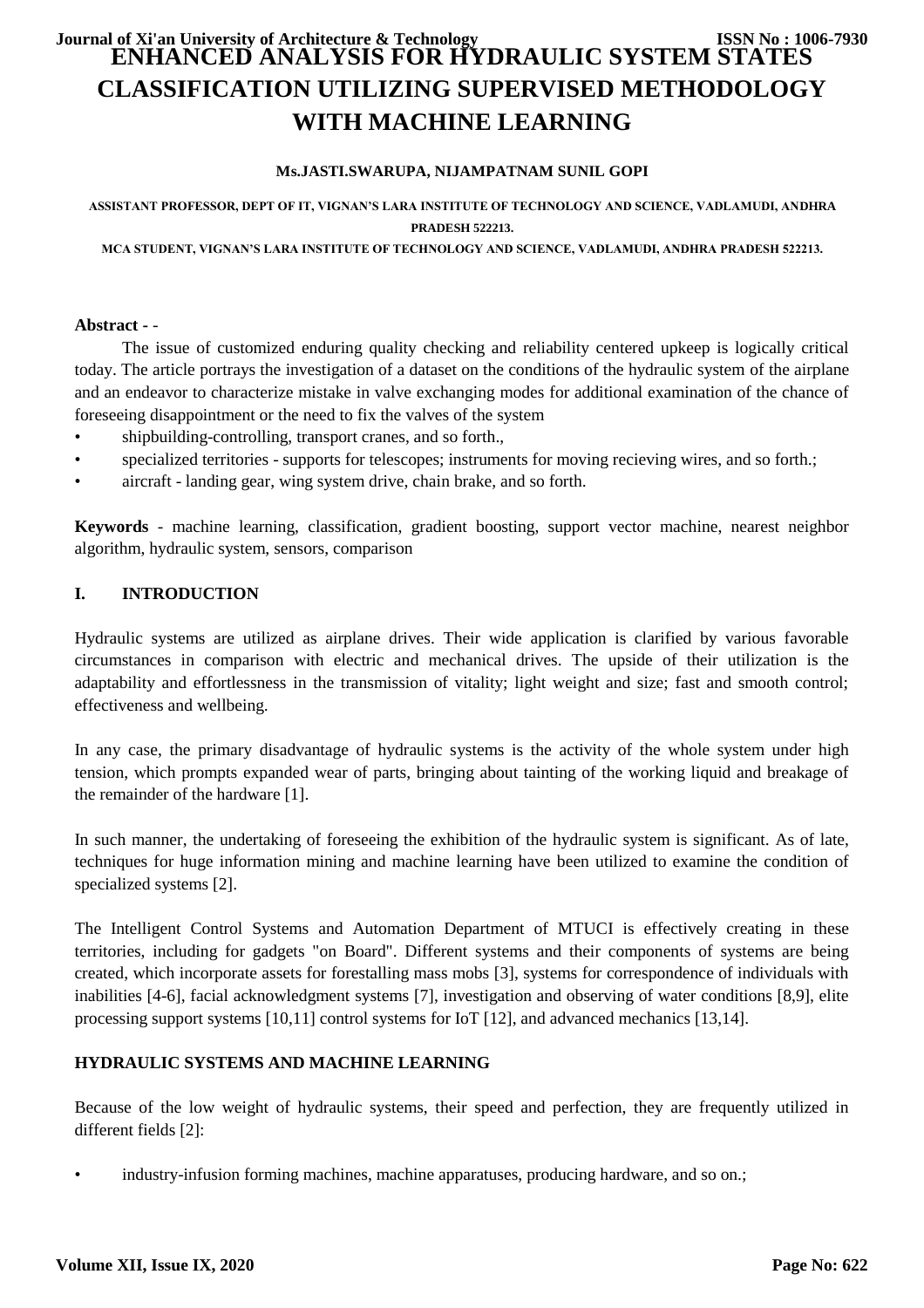• metal structures-floodgates and dams, connect lifting drives, mining gear, turbines, hydro and atomic force plants;

• road development machinery – excavators, cranes, development and street machinery, and so forth.;

Two kinds of hydraulic drives are utilized: volumetric and dynamic.

The volumetric hydraulic drive is a system wherein the hydraulic siphon and the working liquid associate in a fixed working chamber, exchanging with the channel and outlet of the hydro-machine.

In the dynamic hydraulic drive system, the hydraulic coupling and the working liquid collaborate in the stream pit, continually speaking with the delta and outlet of the hydraulic machine.

For airplane for the most part utilized volumetric hydraulic drive, which incorporates hydraulic siphons, choking and managing gadgets, wellbeing valves, hydraulic force, and so forth [1]. Disappointment of any aspect of the hydraulic system can make harm the whole system, bringing about the conceivable accident of airplane with countless casualties. Hence, it is imperative to complete support and fix of parts in an opportune way to forestall such circumstances.

Nonetheless, it isn't generally conceivable to check the gear of the hydraulic system of the airplane in a convenient way, particularly when the airplane is noticeable all around. Along these lines, it is fundamental an answer that will permit checking, dissect and foresee the conceivable disappointment of the hydraulic system without human intercession to forestall basic circumstances.

One of new and creating advancements is Internet of things, which permits physical objects of the registering condition to speak with one another and communicate with the outer condition, can go about as such an answer. In light of this innovation, sensors can be put on different pieces of the airplane's hydraulic system, which will gather data about the hydraulic system, and afterward send it for preparing. As a system of preparing, information investigation, you can utilize information mining techniques, for example, machine learning and counterfeit neural organizations. Utilizing these strategies it is conceivable to prepare numerical models ahead of time to foresee wear, breakage or disappointment of some aspect of the hydraulic system [2].

## **II. RELATED WORK**

## 2.1 HYDRAULIC SYSTEMS AND MACHINE LEARNING

In view of the low weight of hydraulic systems, their speed and flawlessness, they are routinely used in various fields [2]:

• industry-imbuement forming machines, machine instruments, creating equipment, etc.;

• metal structures-conduits and dams, associate lifting drives, mining equipment, turbines, hydro and nuclear power plants;

• road improvement machinery – excavators, cranes, advancement and road machinery, etc.;

Two kinds of hydraulic drives are used: volumetric and dynamic.

The volumetric hydraulic drive is a system wherein the hydraulic siphon and the working fluid partner in a fixed working chamber, pivoting with the channel and outlet of the hydro-machine.

In the dynamic hydraulic drive system, the hydraulic coupling and the working fluid partner in the stream hole, persistently talking with the inlet and outlet of the hydraulic machine.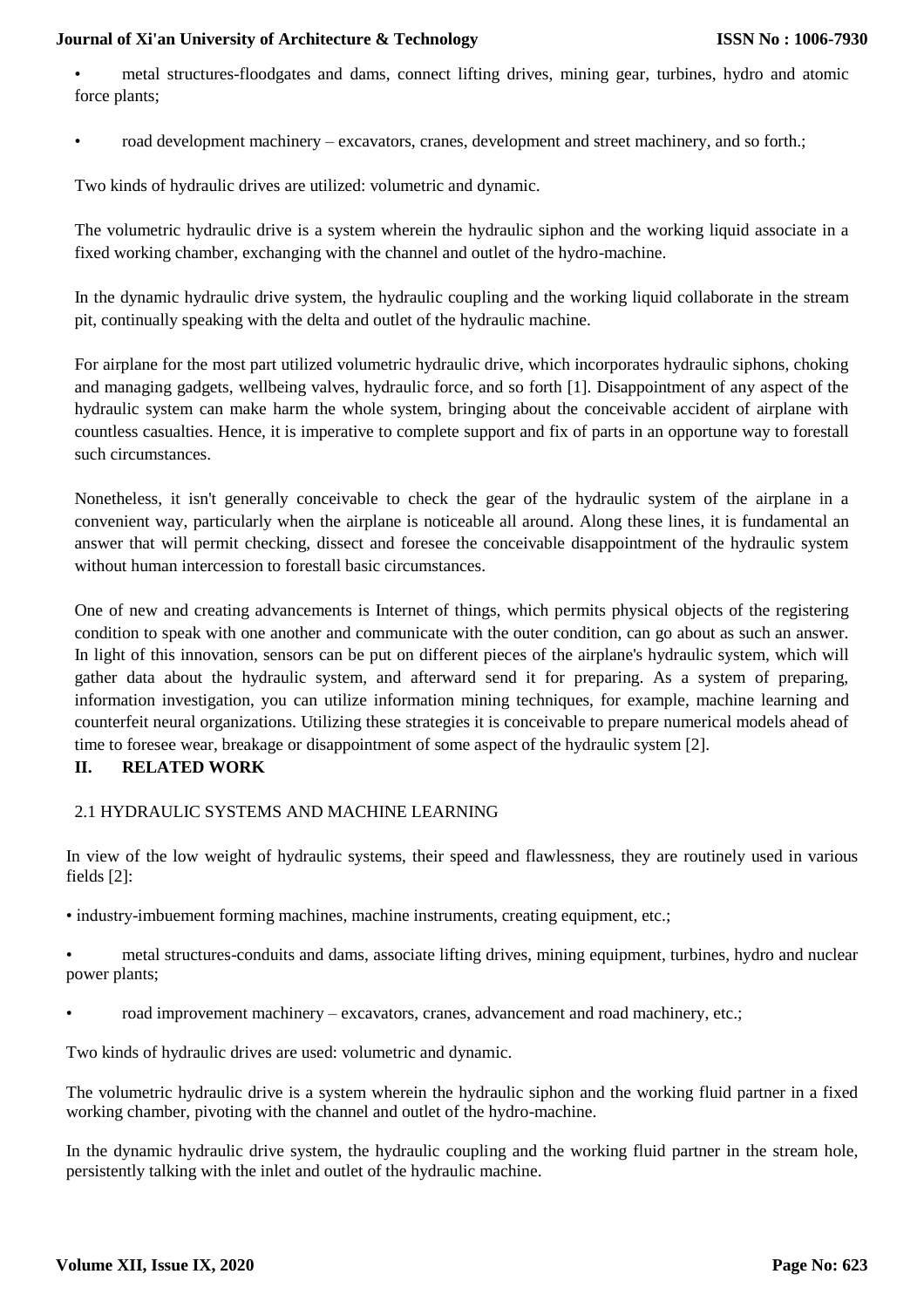For airplane mostly used volumetric hydraulic drive, which consolidates hydraulic siphons, stifling and controlling devices, prosperity valves, hydraulic power, etc [1]. Disappointment of any bit of the hydraulic system can make hurt the entire system, achieving the possible mishap of airplane with innumerable setbacks. Along these lines, it is basic to finish support and fix of parts in a favorable manner to thwart such conditions.

Regardless, it isn't commonly possible to check the rigging of the hydraulic system of the airplane in a helpful manner, especially when the airplane is recognizable for what it's worth. Thusly, it is crucial an answer that will allow watching, separate, and anticipate the possible disappointment of the hydraulic system without human intercession to prevent essential conditions.

2.2 Gradient boosting

Gradient boosting is a machine learning procedure for backslide and classification issues, which makes a forecast model as a social event of weak expectation models, routinely decision trees. It develops the model in a stage wise plan as other boosting techniques do, and it summarizes them by allowing improvement of an abstract differentiable incident work.

The chance of gradient boosting started in the recognition by Leo Breiman that boosting can be unraveled as an improvement algorithm on a sensible cost function.[1] Explicit backslide gradient boosting algorithms were appropriately developed by Jerome H. Friedman,[2][3] simultaneously with the more expansive helpful gradient boosting perspective of Llew Mason, Jonathan Baxter, Peter Bartlett, and Marcus Frean.[4][5] The last two papers introduced the viewpoint on boosting algorithms as iterative utilitarian gradient plunge algorithms. That is, algorithms that upgrade a cost work over limit space by iteratively picking a limit (frail theory) that concentrations in the negative gradient heading. This viable gradient point of view on boosting has provoked the improvement of boosting algorithms in various locales of machine learning and estimations past backslide and classification.

Gradient boosting incorporates three segments:

- 1. A mishap ability to be redesigned.
- 2. A frail understudy to make expectations.
- 3. An added substance model to add frail understudies to restrict the adversity work.
- 1. Mishap Function

The mishap work used depends upon the sort of issue being enlightened.

It must be differentiable, anyway various standard mishap limits are supported and you can portray your own.

For example, backslide may use a squared bumble, and classification may use logarithmic setback.

A favorable position of the gradient boosting structure is that another boosting algorithm shouldn't be gathered for each incident work that may should be used, rather, it is a regular enough system that any differentiable hardship limit can be used.

2. Fragile Learner

Decision trees are used as the fragile understudy in gradient boosting.

Expressly backslide trees are used that yield certifiable characteristics for parts and whose yield can be incorporated, allowing coming about models respects be incorporated and "right" the residuals in the expectations.

Trees are created in a greedy manner, picking the best part zeros in subject to ideals scores like Gini or to restrict the adversity.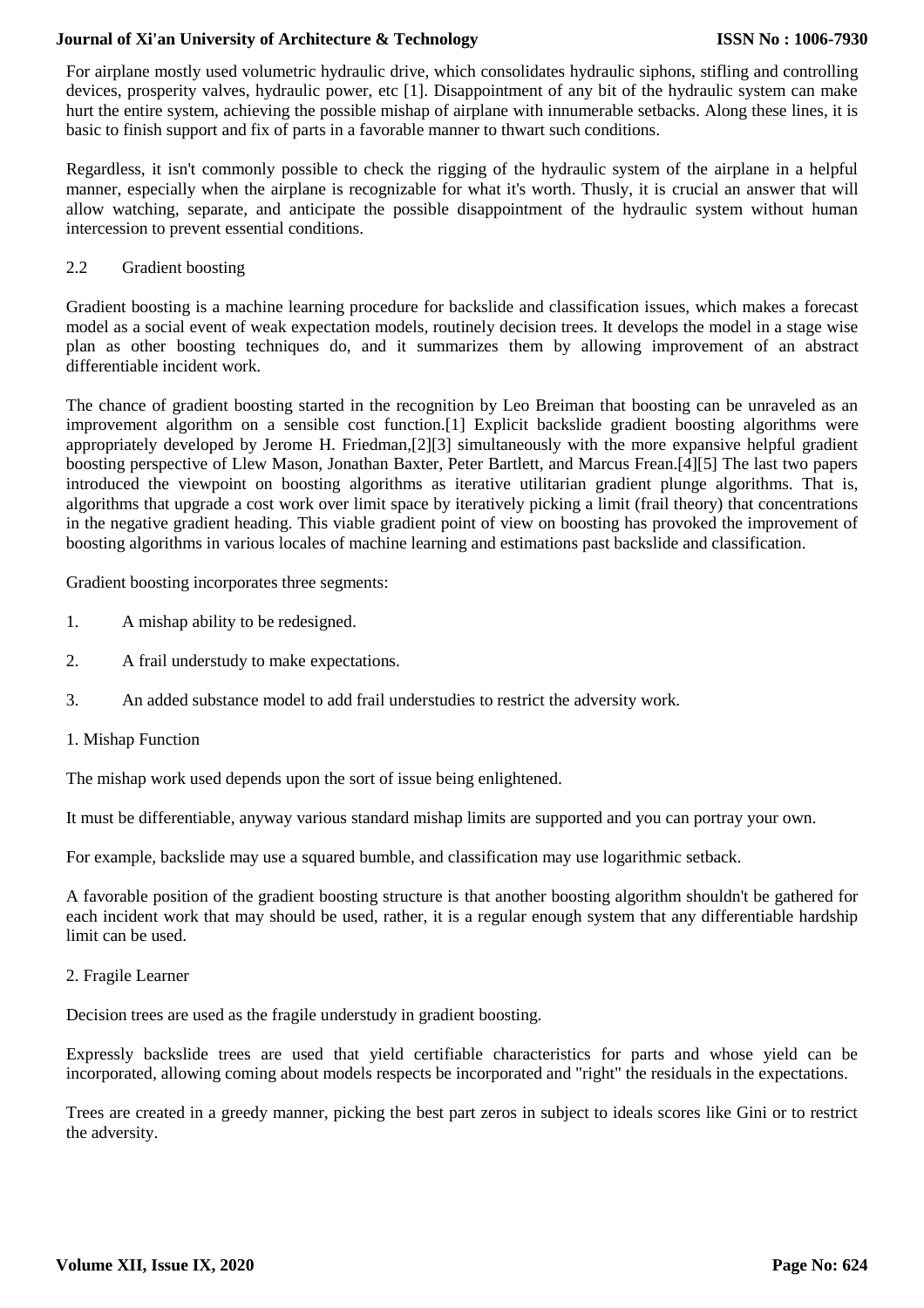From the start, for instance, by virtue of AdaBoost, short decision trees were used that solitary had a single part, called a decision stump. Greater trees can be used all things considered with 4-to-8 levels.

It is totally expected to propel the fragile understudies in unequivocal habits, for instance, a biggest number of layers, centers, parts, or leaf center points.

This is to ensure that the understudies remain slight, anyway can regardless be created in an excited manner.

3. Included substance Model

Trees are remembered each for turn, and existing trees in the model are not changed.

A gradient plunge strategy is used to restrict the mishap when including trees.

Usually, gradient plunge is used to restrict a ton of boundaries, for instance, the coefficients in a backslide condition or loads in a neural system. Ensuing to registering goof or disaster, the heaps are invigorated to restrict that botch.

Instead of boundaries, we have frail understudy sub-models or even more unequivocally decision trees. In the wake of learning the adversity, to play out the gradient plunge technique, we should add a tree to the model that reduces the disaster (for instance follow the gradient). We do this by defining the tree, by then adjust the boundaries of the tree and move the right route by (diminishing the rest of the incident.

The gradient boosting algorithm is a ravenous algorithm and can overfit a preparation dataset quickly.

It can acknowledge regularization techniques. That rebuffs various bits of the boosting algorithm. In addition, generally, improve the introduction of the algorithm by diminishing overfitting.

- Tree Constraints
- **Shrinkage**
- Random reviewing
- Penalized Learning
- a. Tree Constraints
- It is critical that the weak understudies have capacity anyway remain weak.
- There are various ways that the trees ought to be a prerequisite.

#### b. Weighted Updates

The expectations of each tree need to incorporate successively.

The duty of each tree to this aggregate ought to be weight to frustrate the learning by the algorithm. This weighting is implied as shrinkage or a learning rate.

#### c. Stochastic Gradient Boosting algorithm

• A huge information into terminating companies. Moreover, the unpredictable woodlands was allowing trees to make.

- This same favorable position can be used to reduce the association between's the trees.
- This assortment of boosting is suggested as stochastic gradient boosting.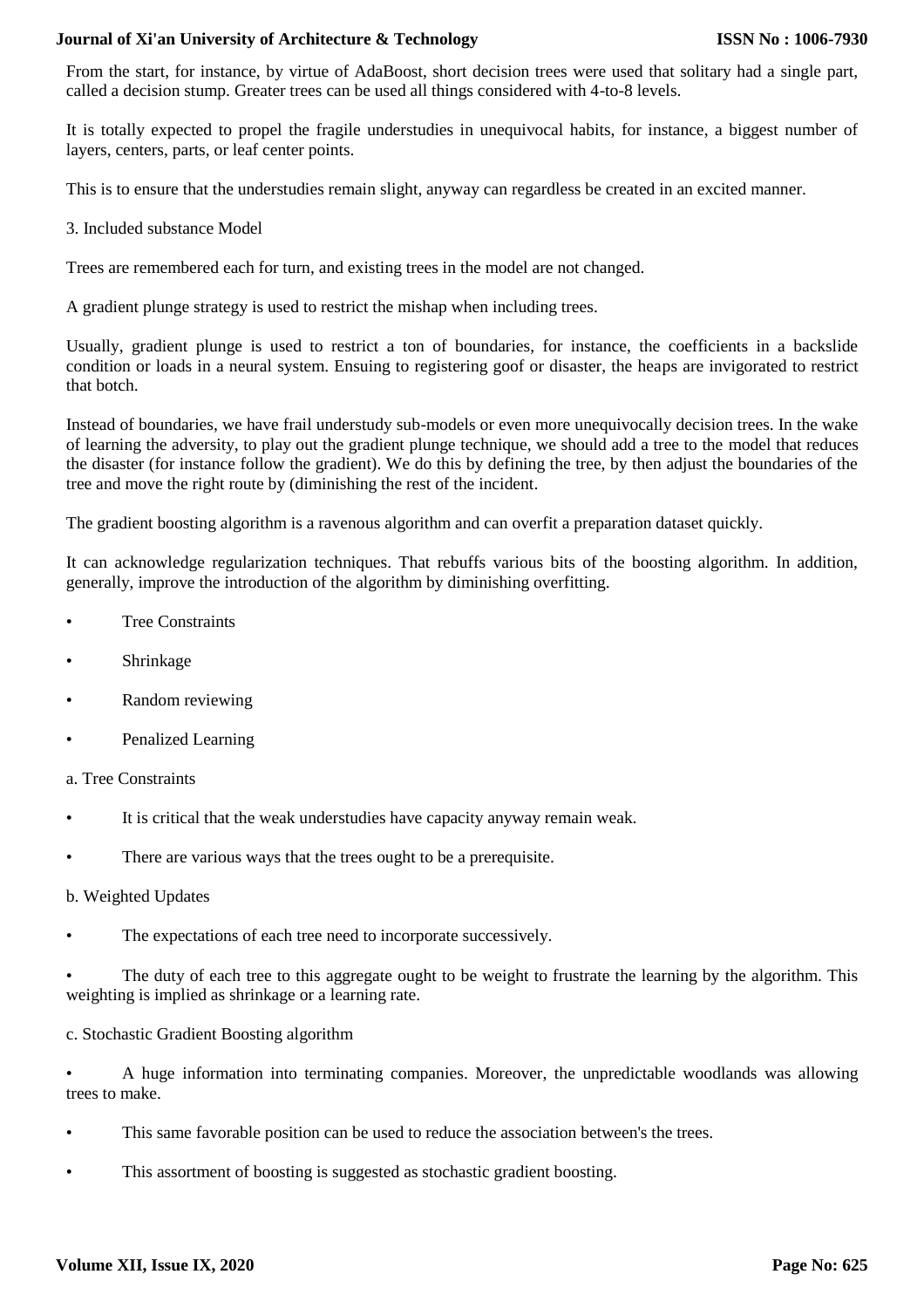d. Rebuffed Gradient Boosting algorithm

We can drive additional prerequisites on the defined trees.

We can't use conventional decision tree as weak understudies. Or maybe, a balanced structure called a backslide tree is used that has numeric characteristics in the leaf centers. The characteristics in the leaves of the trees can be called loads in some composition.

In this manner, the leaf weight assessments of the trees need to regularize. For this, we use renowned regularization limits, for instance,

- L1 regularization of burdens.
- L2 regularization of burdens.

One of the new and making progresses is the Internet of things, which grants physical objects of the figuring condition to talk with each other and team up with the external condition, which can go about as such an answer. Considering this advancement, sensors can be put on various bits of the airplane's hydraulic system, which will assemble information about the hydraulic system, and a while later send it for taking care of. As a system of getting ready, data examination, you can use data mining techniques, for instance, machine learning and counterfeit neural systems. Using these techniques it is possible to plan mathematical models early to foresee wear, breakage, or disappointment of some bit of the hydraulic system [2].

## III PROPOSAL WORK

## . THE INITIAL DATA SET ANALYSIS

For improvement and preparing of machine learning models utilized in the programming language Python 3.7 utilizing machine learning stage Anaconda.

The source information comprises of 17 documents of the sensors information and record with labeled as 5 vectors of the system states [16]. Every sensor perusing documents is a framework of sensor readings, which was recorded inside one moment. Since the perception time is sufficiently little to foresee a potential system disappointment ahead of time. So the information can be utilized to dissect whether there are class expectations by machine learning techniques. Accordingly, regardless, we should consolidate the sensor readings into one table, taking in every model the normal estimation of the sensor readings during the perception time. The aftereffect of this change is an element lattice with measurement 2205 x 17 (fig. 1).

| PS6 2205 non-null float64<br>TS4 2205 non-null float64<br>SE 2205 non-null float64<br>CP 2205 non-null float64<br>PS1 2205 non-null float64 | Data columns (total 17 columns):                                                                                                                                                                                                                                                                                                                  |
|---------------------------------------------------------------------------------------------------------------------------------------------|---------------------------------------------------------------------------------------------------------------------------------------------------------------------------------------------------------------------------------------------------------------------------------------------------------------------------------------------------|
|                                                                                                                                             |                                                                                                                                                                                                                                                                                                                                                   |
|                                                                                                                                             |                                                                                                                                                                                                                                                                                                                                                   |
|                                                                                                                                             |                                                                                                                                                                                                                                                                                                                                                   |
|                                                                                                                                             |                                                                                                                                                                                                                                                                                                                                                   |
|                                                                                                                                             |                                                                                                                                                                                                                                                                                                                                                   |
| TS2 2205 non-null float64                                                                                                                   |                                                                                                                                                                                                                                                                                                                                                   |
| PS5 2205 non-null float64                                                                                                                   |                                                                                                                                                                                                                                                                                                                                                   |
|                                                                                                                                             |                                                                                                                                                                                                                                                                                                                                                   |
|                                                                                                                                             |                                                                                                                                                                                                                                                                                                                                                   |
|                                                                                                                                             |                                                                                                                                                                                                                                                                                                                                                   |
|                                                                                                                                             |                                                                                                                                                                                                                                                                                                                                                   |
|                                                                                                                                             |                                                                                                                                                                                                                                                                                                                                                   |
|                                                                                                                                             |                                                                                                                                                                                                                                                                                                                                                   |
|                                                                                                                                             |                                                                                                                                                                                                                                                                                                                                                   |
|                                                                                                                                             |                                                                                                                                                                                                                                                                                                                                                   |
|                                                                                                                                             |                                                                                                                                                                                                                                                                                                                                                   |
|                                                                                                                                             |                                                                                                                                                                                                                                                                                                                                                   |
|                                                                                                                                             | FS2 2205 non-null float64<br>PS3 2205 non-null float64<br>F51 2205 non-null float64<br>TS1 2205 non-null float64<br>TS3 2205 non-null float64<br>PS4 2205 non-null float64<br>PS2 2205 non-null float64<br>EPS1 2205 non-null float64<br>$CE$ 2205 non-null float64<br>VS1 2205 non-null float64<br>dtypes: float64(17)<br>memory usage: 292.9 KB |

We can see on fig.1 that the information don't have missing qualities and comprise just of mathematical qualities, as proven by the information type float64, which describes the genuine number. We develop a relationship lattice for the investigation of common connection of highlights (fig.2).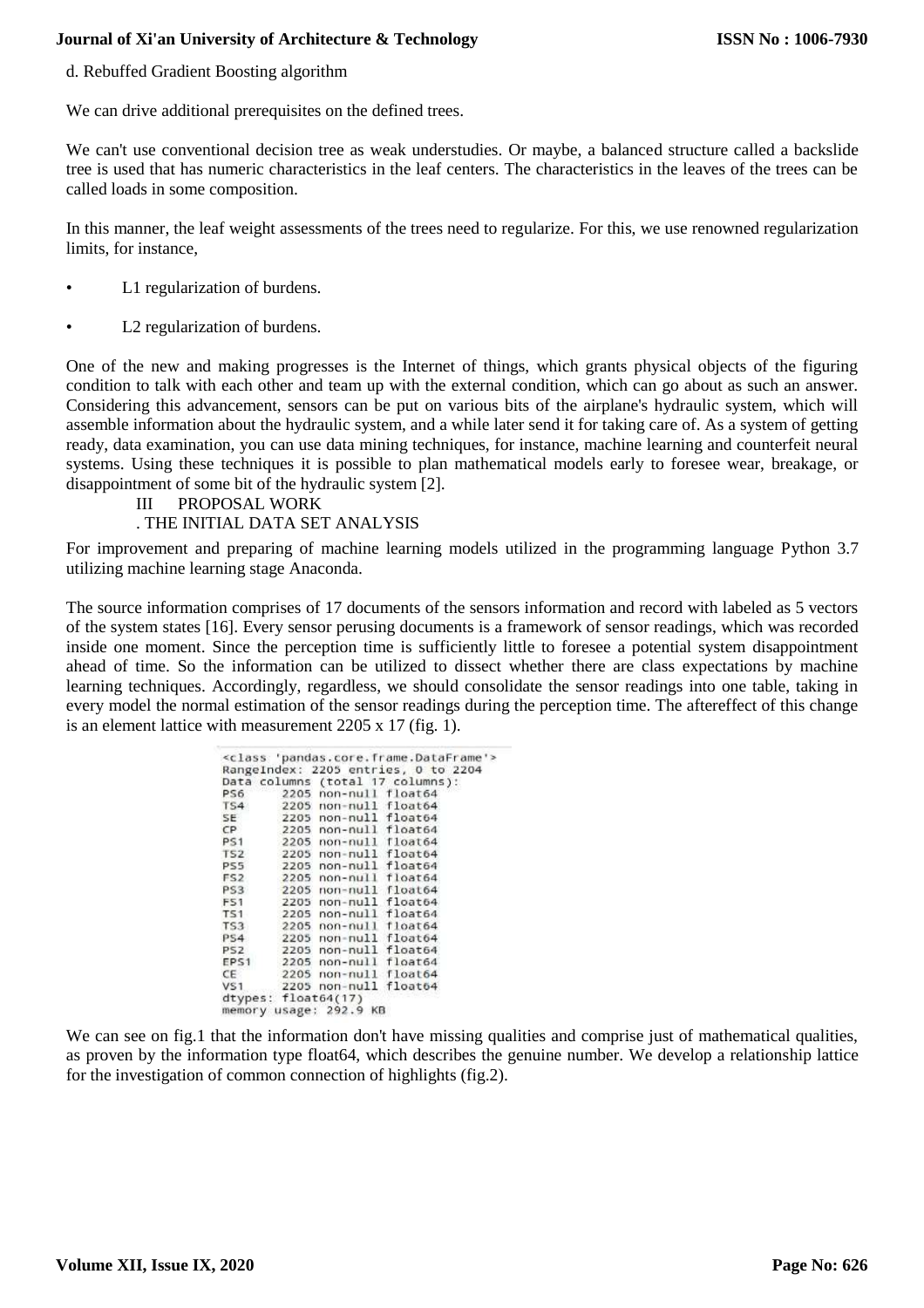

Fig. 2. Feature correlation

From the connection framework it tends to be seen that the highlights VS1, VS5, PS2, PS3, TS3, TS1 are firmly corresponded with one another. This reality may badly affect the preparation stage, yet we should leave these highlights to discover the base conceivable precision of the classifiers.

a u

 $4.2$ 

Prior to moving to machine learning models, we have to bring the information into one view. It is required in light of the fact that most algorithms depend on gradient strategies that are delicate to information scaling. Consequently, before beginning the preparation, the information must be either standardized (go from 0 to 1) or normalized (mean worth is 0 and fluctuation is 1). In this errand, the information was normalized utilizing the sklearn library class preprocessing.StandardScaler [17]. For a more demonstrative comparison of the effectiveness of machine learning algorithms, of the five class vectors was chosen identifying with the condition of the valves. The names for this state are encoded as follows:

- − 0 ideal exchanging mode;
- − 1 little exchanging delay;
- 2 genuine exchanging delay;
- − 3 near system disappointment.

Learning and looking at machine learning models

− Several well known and powerful machine learning algorithms have been decided to prepare and analyze models:

− gradient boosting-an algorithm speaking to a group of basic models in which each new prepared model makes up for the mistakes of the past model;

k nearest neighbors (KNN) – this algorithm "look at" the new (unclassified) information with all other, really he plays out a numerical computation to gauge the separation between the information to makes the classification;

support vector machine (SVM) - a direct classification algorithm, which is to decipher the first vector space into a space of higher measurement, in

which there is an opportunity to discover an isolating plane.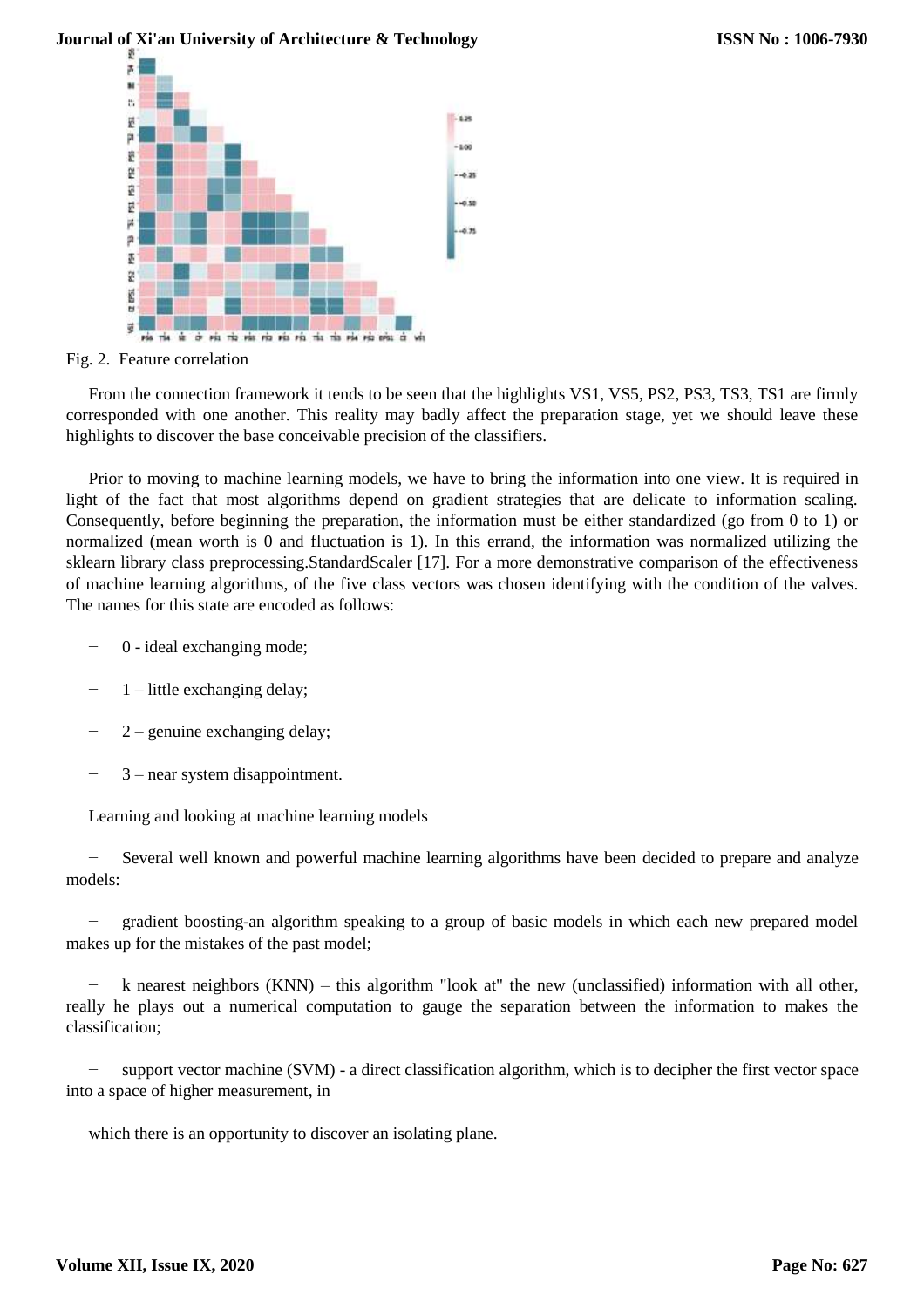**Journal of Xi'an University of Architecture & Technology<br>The rundown of prepared models does exclude a counterfeit neural organization, as it can take a long effort to** make the ideal organization design and choice of boundaries.

For preparing, the information was separated into 75% preparing information and 25% test information. This division is fundamental for a solid appraisal of the nature of the model on the information (test) that the algorithm has never observed.





Fig. 3. Ratio of labels of different states

As should be obvious the mark "ideal exchanging mode" has a reasonable preferred position among different classes. The strategic misfortune work (logloss) will be utilized as a gauge metric. At the core of this capacity is the strategic misfortune work, which builds its worth when the anticipated class doesn't match with the genuine one.

For the underlying assessment of the algorithms, we train them with standard boundaries. To execute the KNN and SVM algorithms, the inward elements of the sklearn KNeighborsClassifier and SVC libraries were utilized, individually. An outsider library py-xgboost was utilized to execute gradient boosting. The aftereffects of model preparing are appeared in fig. 4.





From Fig. 4 it tends to be seen that the best marker is the gradient boosting model (less is better). Notwithstanding, the sum total of what algorithms have been prepared utilizing standard qualities, which doesn't give a target appraisal of learning algorithms. To improve execution, you should change the hyperparameters of the algorithms. So as to subjectively prepare the model by changing certain hyperparameters, it is important to utilize crossapproval inspecting notwithstanding the test and preparing tests. Making another example is because of the way that during the preparation of the model it is important to leave information that the algorithm has not seen before to assess its presentation. In the event that we change these or different hyperparameters and check the activity of the model on the test, we will depend on the consequence of the test, in this manner altering the model to it, which isn't worthy. To actualize model preparing, changing hyperparameters and cross-approval examining from the sklearn library, the capacities StratifiedKFold will be utilized, which will permit to make cross-approval inspecting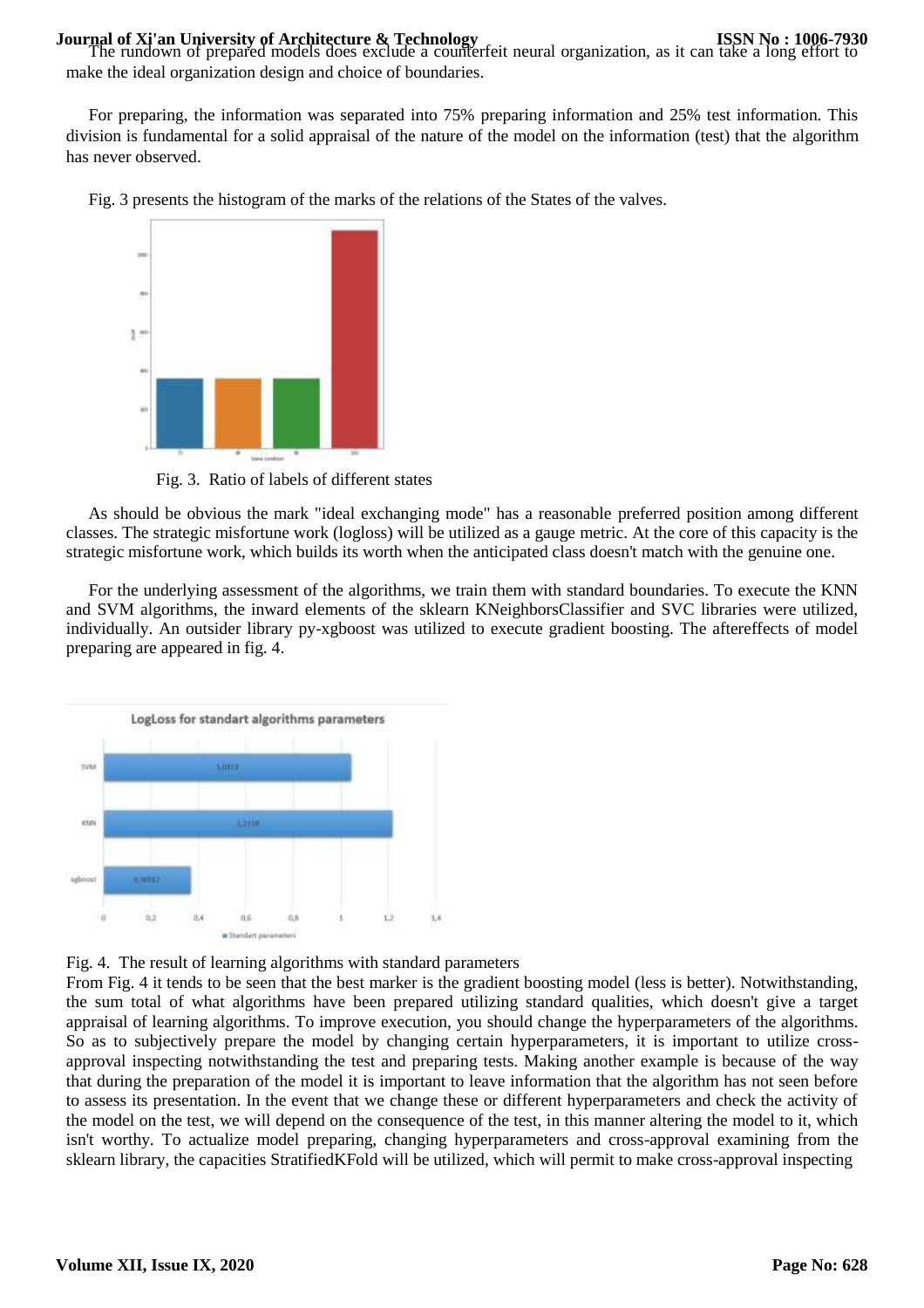and GridSearchCV, which will permit to make a word reference of various estimations of hyperparameters and to prepare models dependent on them, among which we will have the option to choose the best one.

The primary boundaries of gradient boosting are: max profundity; n assessors; learning rate; alpha regularization boundary (L1 regularization); lambda regularization boundary (L2 regularization).

Fig.5 shows a word reference of hyperparameters that will change during model preparing and learning results.

```
max_{1} depth = [4, 6, 8]n estimators = [200, 400, 600, 1000]learning rate = [1, 1.2, 1.5, 1.7, 2]reg\_alpha = [0, 0.5, 1]reg_lambda= [0, 0.5, 1]
Best: -0.214901 using {'learning_rate': 1.7, 'max_depth': 4, 'n_estimators': 1000, 'reg_elpha': 0, 'reg_lambde': 0
```
Fig. 5. Dictionary of the parameters and the result of optimization of gradient boosting

The main parameters of the KNN algorithm are: number of nearest neighbors; leaf size; the algorithm for calculating the «nearest neighbors».

The dictionary of hyperparameters and the learning result is shown in fig.6.

```
n_{neighbours} = [10, 15, 20, 30, 50]algorithm = ["ball tree", "kd tree", "brute"]
  leaf size = [1, 10, 20, 30]Best: -0.876210 using {'algorithm': 'ball_tree', 'leaf_size': 1, 'n_neighbors': 20}
```
Fig. 6. Dictionary of the parameters and of the result of the optimization of the method KNN

The hyperparameters of the SVM algorithm are: parameter C - penalty parameter of the error; the algorithm core; degree of polynomial function;

Fig. 7 shows the dictionary of hyperparameters and the learning result of the SVM algorithm.

```
C = [30, 40, 50]kernel = ["linear", "poly", "rbf", "sigmoid"]
degree = [1, 2, 3, 4, 5]Best: - 0.047585 using {'C': 50, 'degree': 1, 'kernel': 'linear'}
```
Fig. 7. A dictionary of the parameters and the result of the optimization of the support vector

Based on the results, we train the models using the selected optimal parameters and compare the models using the log\_loss metric and the results of the previous training. The results are shown in fig.8.

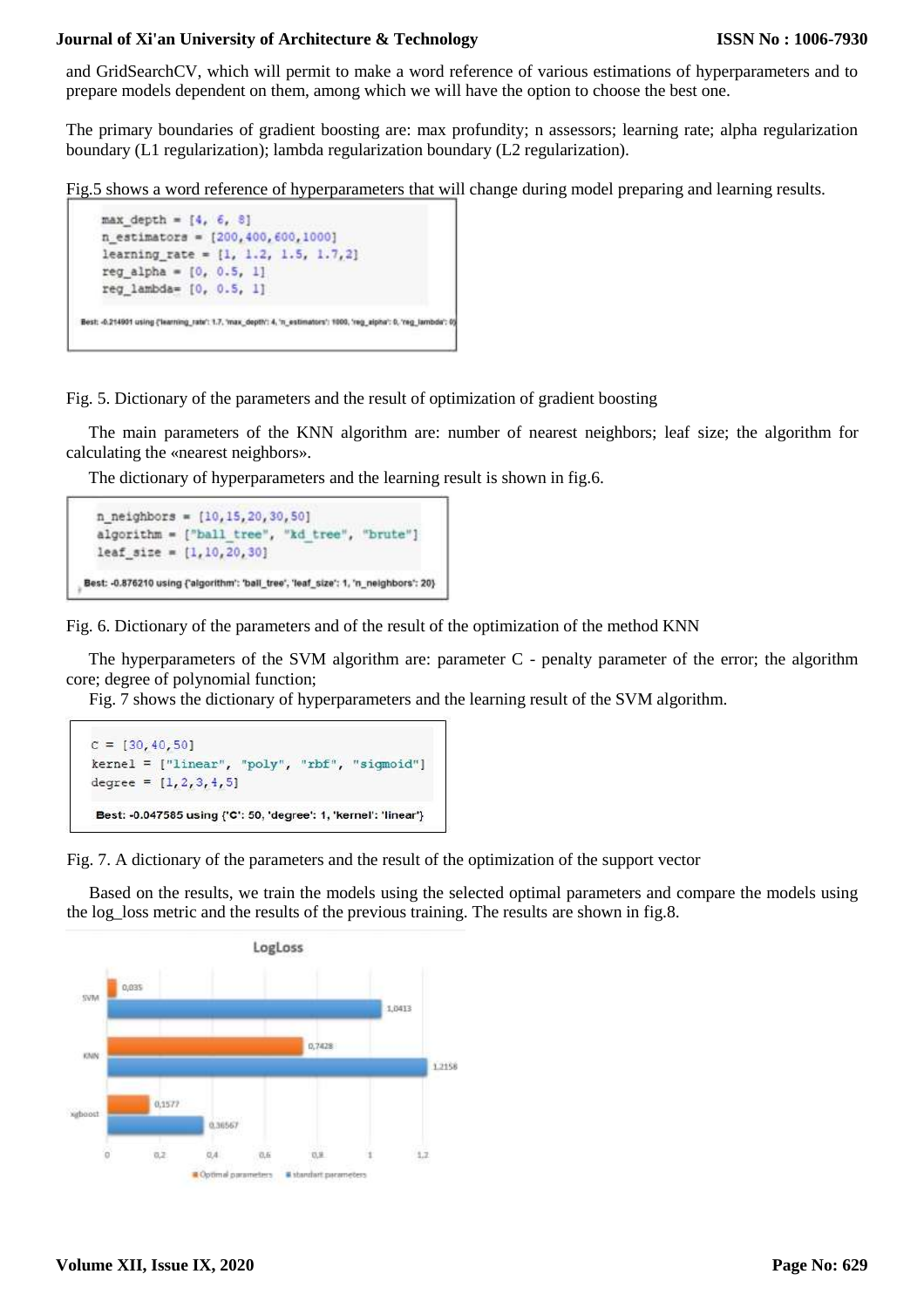Fig. 8. Comparison of results of trained models

Fig.8 shows that the best model was the SVM model with optimal parameters and its performance improved by about 22 times. The accuracy of the optimal SVM model on the test data is 99.63%, which is a very good indicator.

## **CONCLUSION**

The consequence of the work was the improvement of classifiers for anticipating the working states of the valves of the hydraulic test seat of the airplane. To choose the ideal model, 3 classification algorithms (xgboost, KN, SVM) were picked, which were prepared with both standard boundaries and adjusting hyperparameters utilizing crossapproval examining. The best outcome is a model dependent on the SVM algorithm with streamlined hyperparameters.

## **REFERENCE**

- [1] V. R. Tkacheva, "The hydraulic system of aircraft: helicopter and airplane," engineering science: problems and prospects: proceedings of the IV International scientific conference (St. Petersburg, July 2016), SPb: Own publishing house, 2016, pp. 69-74.
- [2] V. I. Voronov, V. A. Usachev Competence, "Machine learning and big data," In the book: the priority directions of development of science and education. Monograph. Under the General editorship of G.Gulyaeva. Penza, 2017, pp. 97-108.
- [3] L. I. Voronova, R. V. Tolmachev and A. V. A. Usachev, "Resource development to prevent riots at mass events," 2018 Systems of Signals Generating and Processing in the Field of on Board Communications, Moscow, 2018, pp. 1-5.
- [4] https://moluch.ru/conf/tech/archive/166/10266/
- [5] V. I. Voronov, K. V. Genchel, M. D. Artemov and D. N. Bezumnov, ""Surdotelephone" project with convolutional neural network," 2018 Systems of Signals Generating and Processing in the Field of on Board Communications, Moscow, 2018, pp. 1-6.
- [6] A. Goncharenko, L. I. Voronova, V. I. Voronov, A. A. Ezhov and D. V.Goryachev, "Automated support system designing for people with limited communication," 2018 Systems of Signals Generating and Processing in the Field of on Board Communications, Moscow, 2018, pp. 1-7.
- [7] V. I. Voronov, K. V. Genchel, L. I. Voronova, M. D. Travina, "Development of a Software Package Designed to Support Distance Education for Disabled People", IEEE-International Conference "2018 Quality Management, Transport and Information Security, Information Technologies" (IT&QM&IS-2018), St.Petersburg, pp. 746-751. (in press)
- [8] V. I. Voronov, V. G. Strelnikov, . I. Voronova, A. S. Trunov, A. G. Vovik, "Faces 2D-Recognition and Identification Using the HOG Discriptors Method," 24th Conference of Open Innovations Association FRUCT, Moscow, Russia, 8-12 April 2019. (unpublished)
- [9] L. I. Voronova, V. A. Usachev, V. G. Strelnikov, V. I. Voronov, D.l N. Bezumnov, "Neural network using to analyze the results of environmental monitoring of water," 2019 Systems of signals generating and processing in the field of on board communications, Moscow, Russia, 20-22 March 2019. (unpublished)
- [10] A. D. Bykov,V. I. Voronov, L. I. Voronova, "Machine learning methods applying for classification of hydraulic system states," 2019 Systems of signals generating and processing in the field of on board communications, Moscow, Russia, 20-22 March 2019. (unpublished)
- [11] A. S. Trunov, L. I. Voronova, V. I. Voronov, D. I. Sukhachev, V. G. Strelnikov, "Legacy applications model integration to support scientific experiment," 2018 Systems of Signals Generating and Processing in the Field of on Board Communications, Moscow, 2018, pp. 1-7.